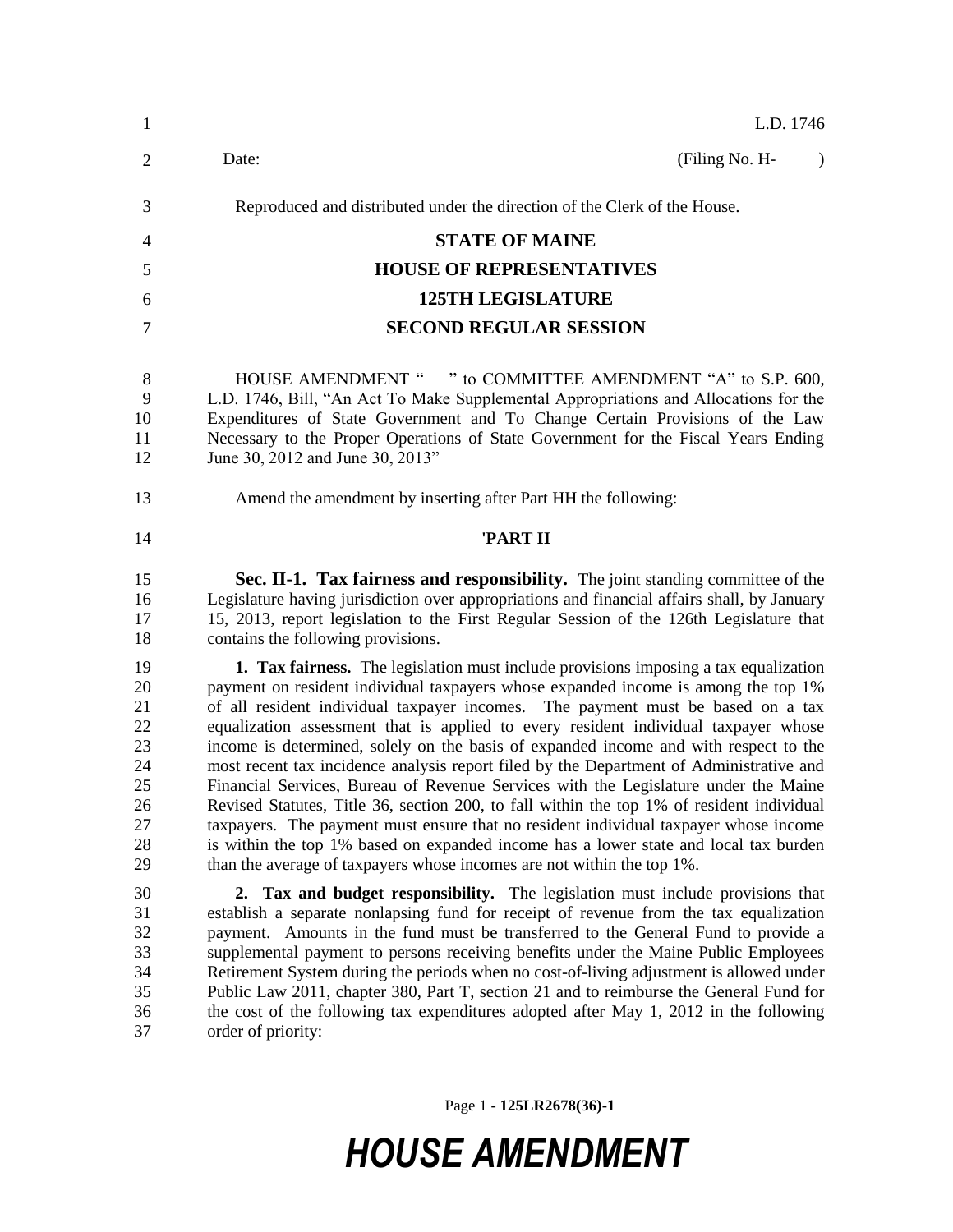A. An amendment of the law governing the income tax deduction for certain retirement plan benefits under the Maine Revised Statutes, Title 36, section 5122, subsection 2, paragraph M-1 to increase the deduction to \$14,000. The cost of this tax expenditure must be determined in comparison to what the cost would have been under former Title 36, section 5122, subsection 2, paragraph M;

- B. The income tax exemption for certain military compensation available under Title 36, section 5122, subsection 2, paragraph LL;
- C. The expansion of the sales tax exemption or refund for certain products used in commercial agricultural production and commercial wood harvesting enacted in this Act;
- D. The increase enacted in this Act in the maximum amount of capital or equity investment in or loan to a qualified active low-income community business from \$10,000,000 to \$40,000,000 under the new markets capital investment credit;
- E. An amendment of the law governing the earned income credit under Title 36, section 5219-S making the credit refundable; and
- F. An amendment of the law governing the earned income credit under Title 36, section 5219-S increasing the credit to 10% of the federal credit.
- The legislation must provide that any money remaining in the fund after reimbursing the General Fund for expenditures under this subsection must be used to increase the state share of general purpose aid for public education for kindergarten to grade 12 until the state share reaches 55%.'
- Amend the amendment by relettering or renumbering any nonconsecutive Part letter or section number to read consecutively.
- **SUMMARY**

 This amendment directs the joint standing committee of the Legislature having jurisdiction over appropriations and financial affairs by January 15, 2013 to report legislation to the First Regular Session of the 126th Legislature that provides for tax fairness and responsibility. The legislation must establish a tax equalization payment to narrow the gap in tax burden between the top 1% of all resident taxpayers and the bottom 99% based on expanded income. The legislation must provide that revenue from the equalization payment must be paid to a nonlapsing fund to be used to provide a supplemental payment to public retirees during the period when cost-of-living adjustments are not allowed and to reimburse the General Fund for the loss of revenue resulting from new tax expenditures, including an increase in the pension deduction under the income tax laws to \$14,000, and from expanding the earned income credit. Any remaining funds must be used to increase the state share of general purpose aid for public education for kindergarten to grade 12 until the state share reaches 55%.

- **SPONSORED BY:**
- **(Representative BERRY)**
- **TOWN: Bowdoinham**

Page 2 **- 125LR2678(36)-1**

## *HOUSE AMENDMENT*